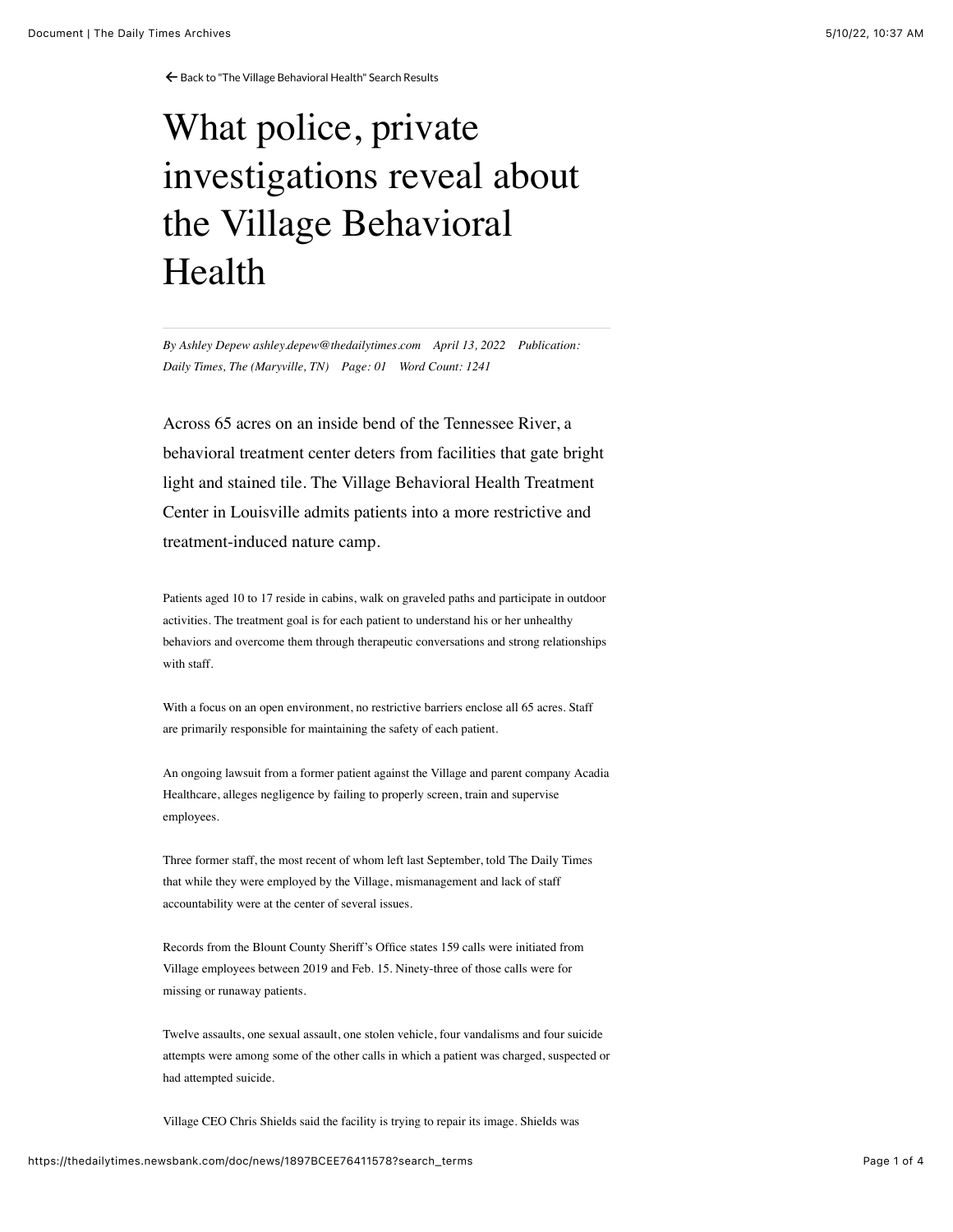promoted to CEO in October 2021, and other administration stepped into new leadership roles within the past two years as well.

"We are a residential treatment facility serving a very at-risk population," Shields said. "Our patients come to us with challenging mental health and substance use issues. Isolated stories without any context or photos taken years ago are in no way indicative of our facility and the compassionate, expert care our staff bring to our patients every day… We have a new leadership team in place to support this mission and ensure quality of care for our patients."

In 2017, The Daily Times published several reports leading up to a guilty plea from a former Village employee. Laken Brooke Bailey pleaded guilty to charges of sexual exploitation of a 17 year old, unlawful sexual contact and two counts of delivery of a controlled substance.

In 2018, three patients were arrested and charged with aggravated assault, theft of a vehicle and aggravated kidnapping. The boys had allegedly assaulted, bound and stole the vehicle of a female employee at the Village before wrecking the vehicle and fleeing on foot.

## Civil engagement

The ongoing lawsuit was filed last November by Massey & Associates, PC regarding an alleged incident from 2019. The legal team's investigations are focused on the Village, Acadia and former female staff member, Katrina Winstead, who was allegedly inappropriately involved with a 16-year-old patient.

"The ongoing nature of the litigation, as well as state privacy laws, prohibit me from commenting on the lawsuit directly," Shields said. "What I can say is that Village Behavioral Health takes all allegations involving improprieties very seriously. Once apprised, we take immediate and appropriate actions to ensure the situation is addressed completely. The well-being and security of our patients and staff are paramount to us. And we have a zero-tolerance policy for any sort of inappropriate behavior."

Winstead no longer works at the Village.

According to the lawsuit, during the three months that the former patient was admitted, one former employee, Yvonne Heston, said she knew staff members who told administration about the alleged relationship, but to her knowledge no investigations were conducted by the Village or Acadia.

The ongoing lawsuit repeated the allegation that administration never investigated comments from staff about the relationship.

Text messages from 2019 between the former patient and Winstead were included in a May 2021 notice from Massey & Associates to the Village advising a lawsuit would be filed. Winstead, who the notice states was 30 years old and married in 2019, sent messages personal and sexual in nature.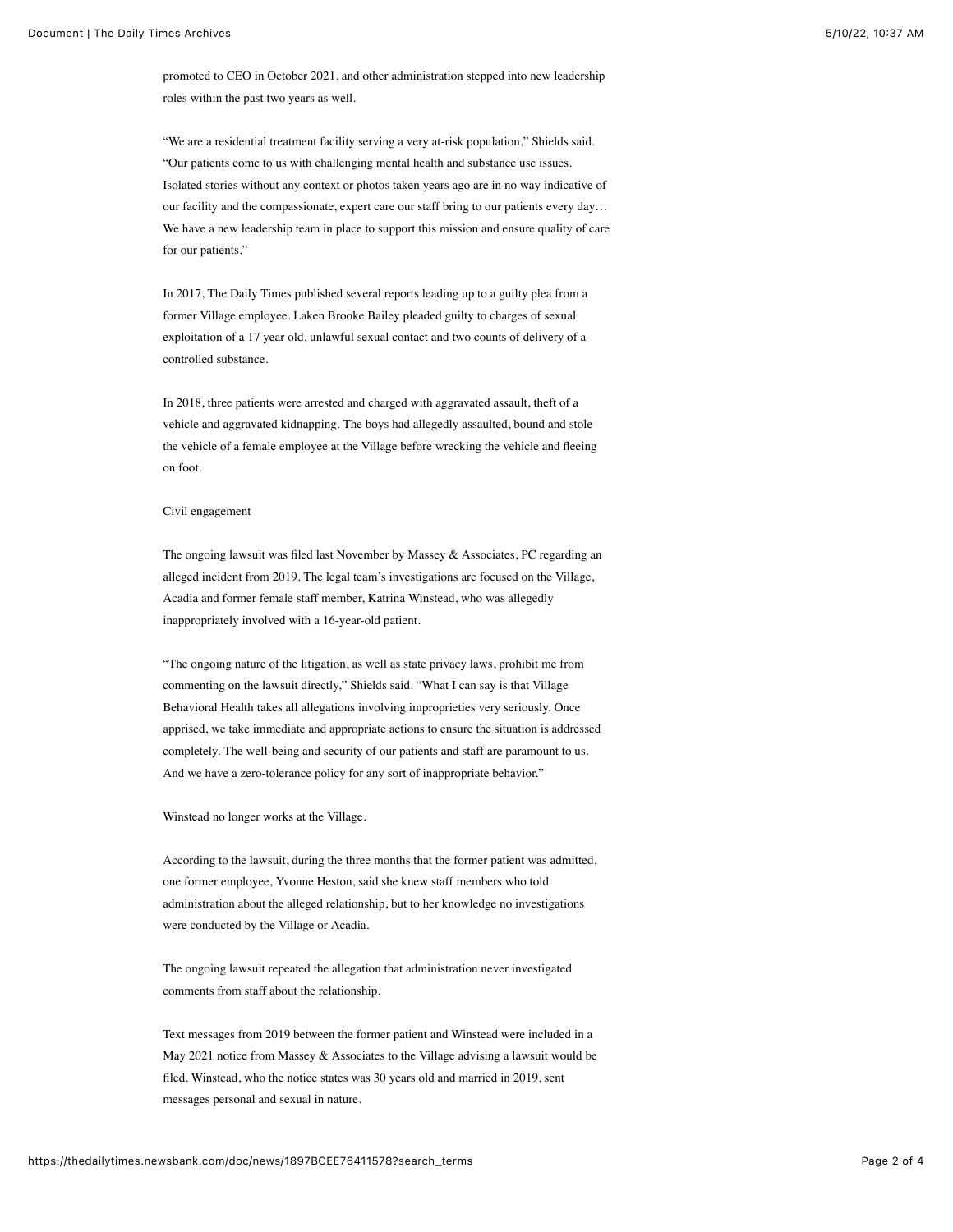The former patient was admitted into the Village on May 30, 2019 and left at an unspecified point that July. The messages included in the notice are from July 16 until July 30.

Once the former patient left the facilities - allegedly due to worsening behavior brought on by the relationship - messages from Winstead indicated she wanted to visit him in his home state, the suit alleges.

More messages indicated Winstead knew the Department of Children's Services was coming to the Village to investigate her after the former patient's father found his son's and Winstead's messages.

One on July 16 from Winstead states, "… I'm not gonna break your heart. I almost felt like mine did when they took you, and it was so hard for (me) to hide my emotions. I almost can't believe I was able to as long as I did."

"… What I mean is be smart if you have to find a way to talk to me and don't get caught…" another message from Winstead on the same day states.

Blount County Sheriff's Office also investigated the alleged relationship, but didn't file criminal charges against Winstead.

In an email from BCSO Detective Joe McCarter to the former patient's legal team, McCarter wrote that BCSO never had possession of the former patient's messaging device but had received some snippets of his and Winstead's conversations from the investigating detective in the former patient's home state.

The investigation documents from BCSO state that McCarter conducted an interview with Winstead on Aug. 19, 2019, and she allegedly confessed to sending inappropriate messages, photos and videos but denied having a physical relationship. After McCarter spoke with Assistant District Attorney Ashley Jones Salem, he said charges weren't pursued because the ADA felt they didn't have a strong case at that time.

"The text messages and other communications between (the former patient) and Winstead should have been enough evidence that there was a grossly inappropriate relationship going on between them," the investigator for Massey & Associates told The Daily Times.

## Beyond the suit

Three former employees that interviewed with The Daily Times alleged that negligence at the Village extended beyond the ongoing civil lawsuit.

Emily Parks worked at the Village from September 2019 to March 2021 as a behavioral health technician.

"It's basically just a free-for-all every day," Parks said. "There were definitely days where I went in and felt like I was going into war."